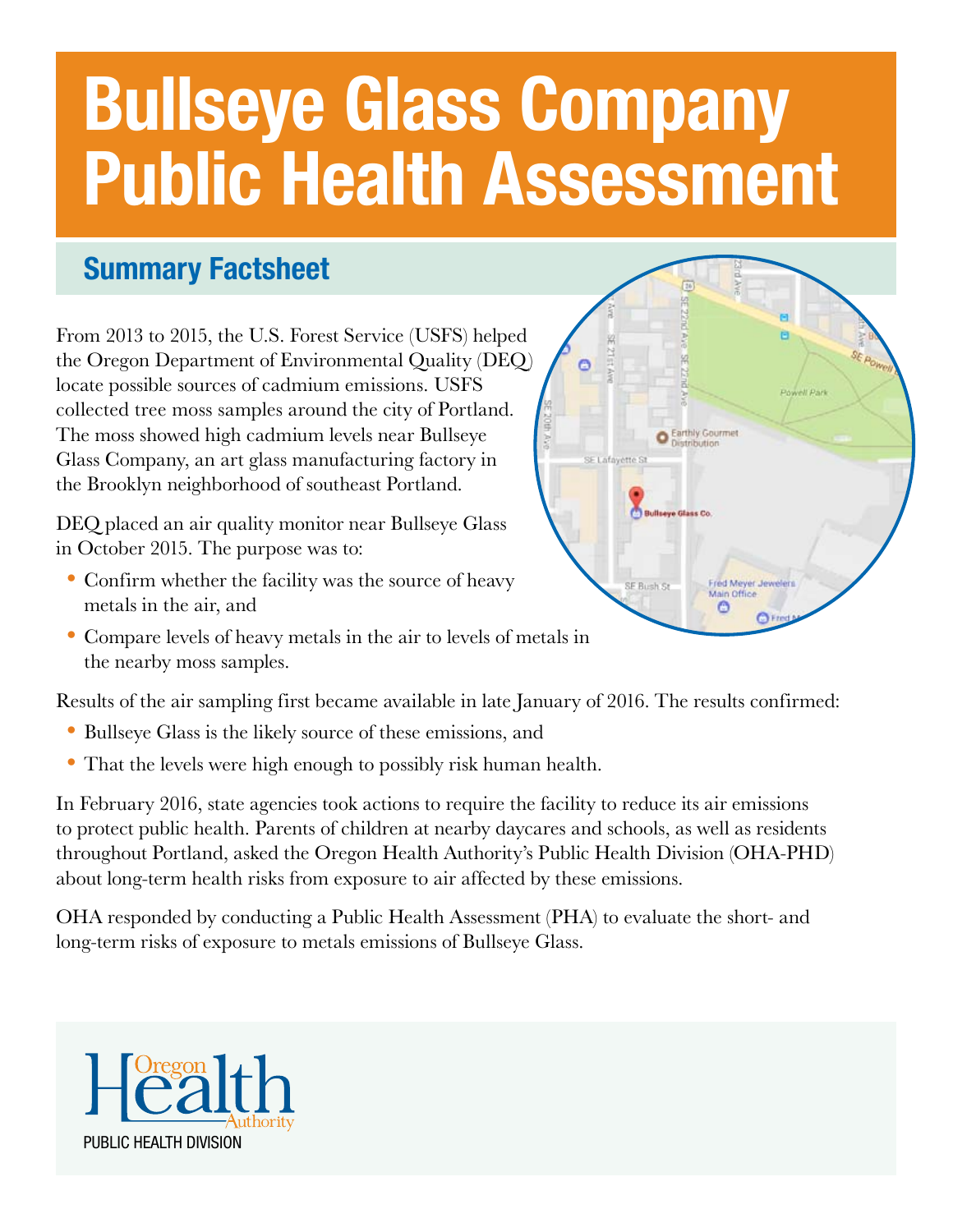#### After analyzing the data, OHA determined:

- There is not enough information about conditions before emissions were reduced (February 2016) to answer community questions of whether long-term past exposure to the air around Bullseye Glass could harm or have harmed people's health
- •Levels of metals measured in the air around Bullseye Glass during October 2015 were not high enough to harm the health of people who only breathed it during that one month
- Had emissions from Bullseye Glass not been reduced and levels of metals measured in October 201 5 been allowed to persist,

long-term exposure to that air could have harmed the health of people breathing it

- Based on the October 2015 air monitoring data, the contaminants that posed the greatest risk around Bullseye Glass were cadmium and arsenic
- •Exposure to soil, garden produce and air, since February 2016, around Bullseye Glass will not harm health, and
- Interventions to reduce emissions from Bullseye Glass reduced current and future cancer risk over 50 times and non-cancer risk over 100 times.

To view the full report, [visit www.healthoregon.org/ehap.](http://visit www.healthoregon.org/ehap)

OHA conducted the PHA with the input of a community advisory committee. The committee is made up of people living in southeast Portland neighborhoods. The findings of the PHA are based on air and soil data.

# Additional analysis

Urine tests produced uncertain results. Results of urine cadmium tests reported to OHA have too many uncertainties and scientific limitations to draw a health conclusion in this assessment.

No elevated rates of key cancers are associated with exposure to Bullseye-related metals. OHA found that lung and bladder cancer rates in the three census tracts around Bullseye Glass, from 1999-2013, were not higher than expected.

Eating homegrown produce is OK. Produce harvested around Bullseye Glass is unlikely to harm the health of adults or children. Typical urban gardening guidance is recommended.

No further action is needed to reduce exposure to emissions from Bullseye Glass. Medical tests to find out if emissions from Bullseye Glass caused health effects are not available. You can talk to your health care provider and share the results of the PHA.

*\* In any PHA, there are uncertainties. Scientists use assumptions, judgments and limited data sets. These contribute to uncertainty in the estimate of risk. A detailed description of the uncertainties and limitations is in the full report.*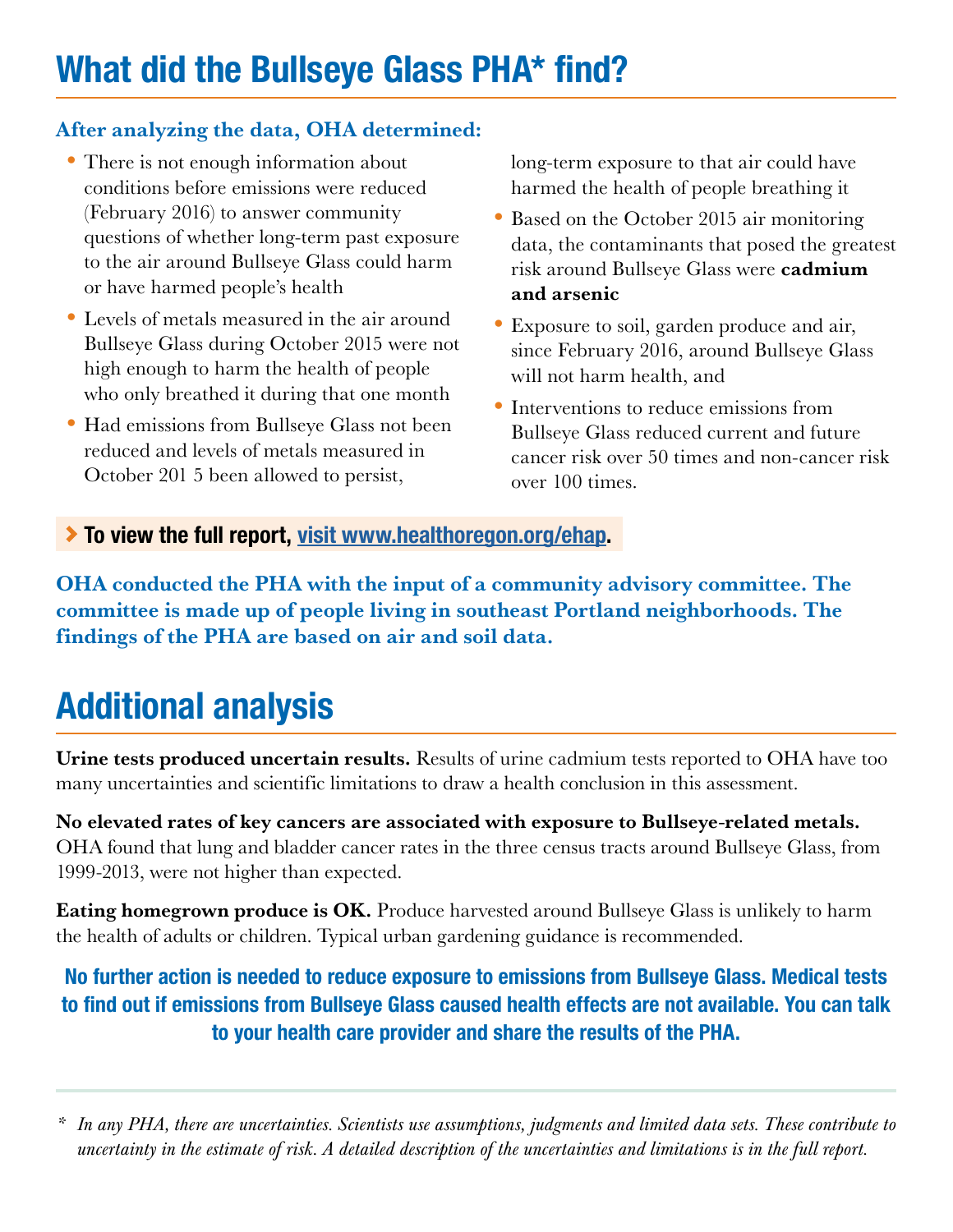## How did OHA approach the assessment?

OHA uses the U.S. Department of Health and Human Service's Agency for Toxic Substance and Disease Registry (ATSDR) PHA guidance to evaluate health risks of site-specific contamination. OHA used this approach to answer the questions below. The data used to answer these questions are included.

| <b>Questions</b>                                                                                                                             | Data used to answer questions                                                                                                               |
|----------------------------------------------------------------------------------------------------------------------------------------------|---------------------------------------------------------------------------------------------------------------------------------------------|
| What are the health risks to people who<br>breathed the air around Bullseye Glass during<br>the 31 days of October 2015?                     | DEQ collected 18 air samples over 31 days in<br>October 2015.                                                                               |
| If emissions had not been reduced and people<br>continued to breathe the air around Bullseye<br>Glass what would have been the health risks? | DEQ collected 18 air samples over 31 days in<br>October 2015.                                                                               |
| What are the health risks to people currently<br>(since February 2016) breathing air around<br><b>Bullseye Glass?</b>                        | DEQ collected 1,013 air samples from four<br>locations March 1, 2016 to March 30, 2017.                                                     |
| What are the health risks from exposure to soil<br>and garden produce?                                                                       | • DEQ collected 48 soil samples from February<br>12-17, 2016 from the nearby daycare, Powell<br>Park, and Fred Meyer corporate offices, and |
|                                                                                                                                              | 22 soil samples on July 28, 2016, from parking<br>strips in residential neighborhoods northwest<br>and southeast of Bullseye Glass.         |

### Community engagement

OHA's Environmental Health Assessment Program (EHAP) held six Community Advisory Committee (CAC) meetings between May 2016 and February 2020, made up of people who live or spend time near Bullseye Glass. Meetings were held to accomplish these goals:

- 1. Receive input and feedback from the local residents.
- 2. Educate participants about the process of a PHA.
- 3. Develop relationships with local residents.
- 4. Identify the most relevant ways of communicating the PHA with the broader community.
- 5. Ensure the PHA incorporates and addresses community concerns.

Health experts also incorporated findings of the Oregon State Cancer Registry's review of lung and bladder cancer rates in the neighborhood. They also looked at cadmium results from urine tests reported to the state. However, these data had too many uncertainties to help answer the health questions community members had.



Photo courtesy of the Oregon Department of Environmental Quality